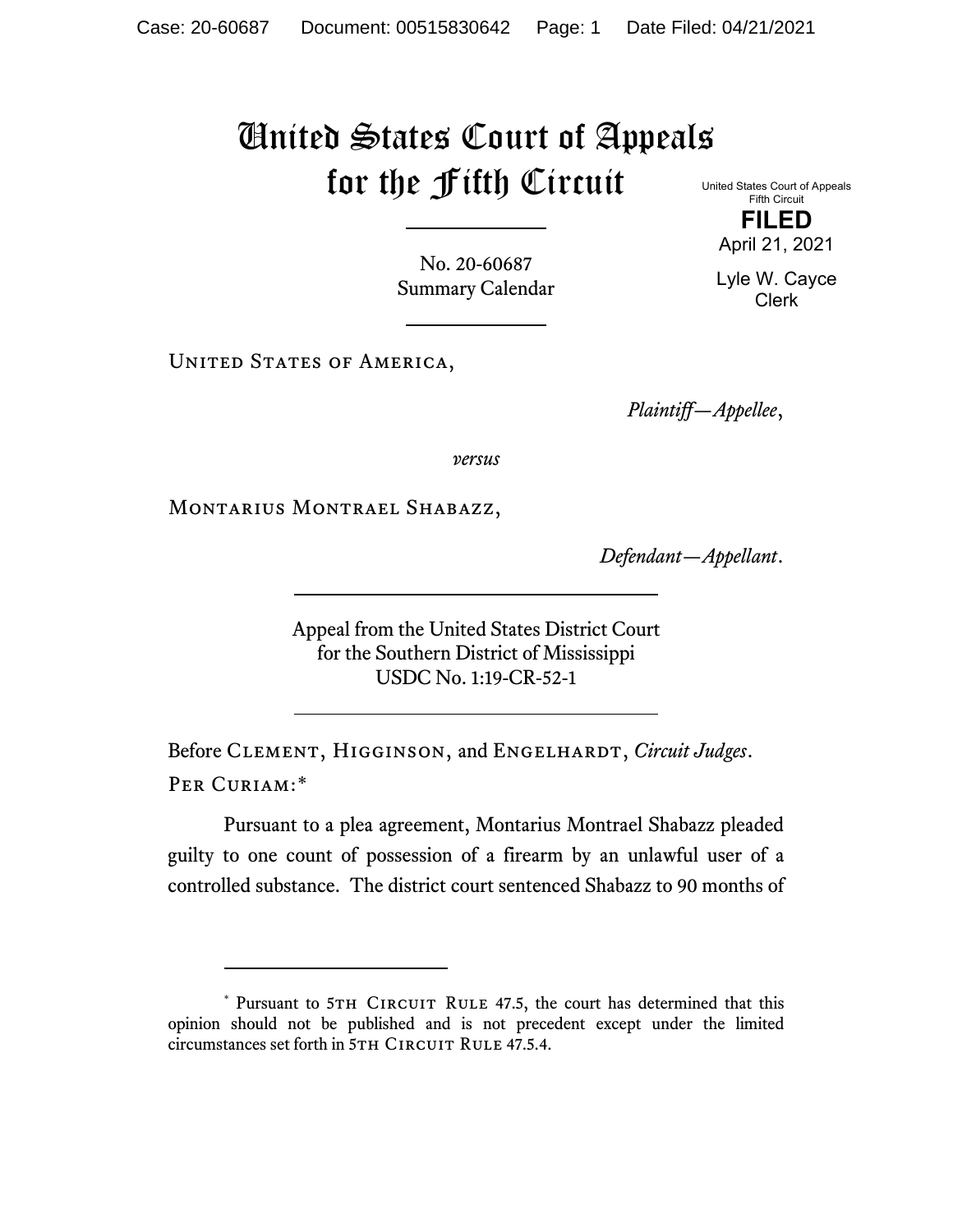## No. 20-60687

imprisonment, which was within the lower half of the applicable guidelines range. He now appeals his sentence.

Although his plea agreement contained an appeal waiver, Shabazz argues that his appeal is not barred because the Government breached the agreement by supporting the wrong standard to determine his base offense level and thereby eviscerated its promise to recommend that the court impose a sentence within the lower 50 percent of the applicable guidelines range. Shabazz further claims that the sentence imposed is procedurally unreasonable.

Shabazz's argument concerning a breach of his plea agreement is subject to plain error review because he did not raise it in the district court. *See United States v. Cluff*, 857 F.3d 292, 297 (5th Cir. 2017). The argument fails because he does not show error. *See Puckett v. United States*, 556 U.S. 129, 135 (2009). At sentencing, the Government complied with the unambiguous terms of the plea agreement by recommending that Shabazz be sentenced within the lower 50 percent of the guidelines range. The language of the plea agreement and the plea agreement supplement does not contain any reference to relevant conduct, Shabazz's base offense level, or any government duty related to the proper calculation of the guidelines range. The attempt to hold the Government to promises that are not contained in the plea agreement amounts to an unreasonable understanding of the plea agreement. *See United States v. Hinojosa*, 749 F.3d 407, 413 (5th Cir. 2014); *United States v. Harper*, 643 F.3d 135, 139 (5th Cir. 2011).

Shabazz's appeal waiver, which the Government invokes, bars his challenge to the procedural reasonableness of his sentence. *See United States v. Bond*, 414 F.3d 542, 544 (5th Cir. 2005). Accordingly, the Government's